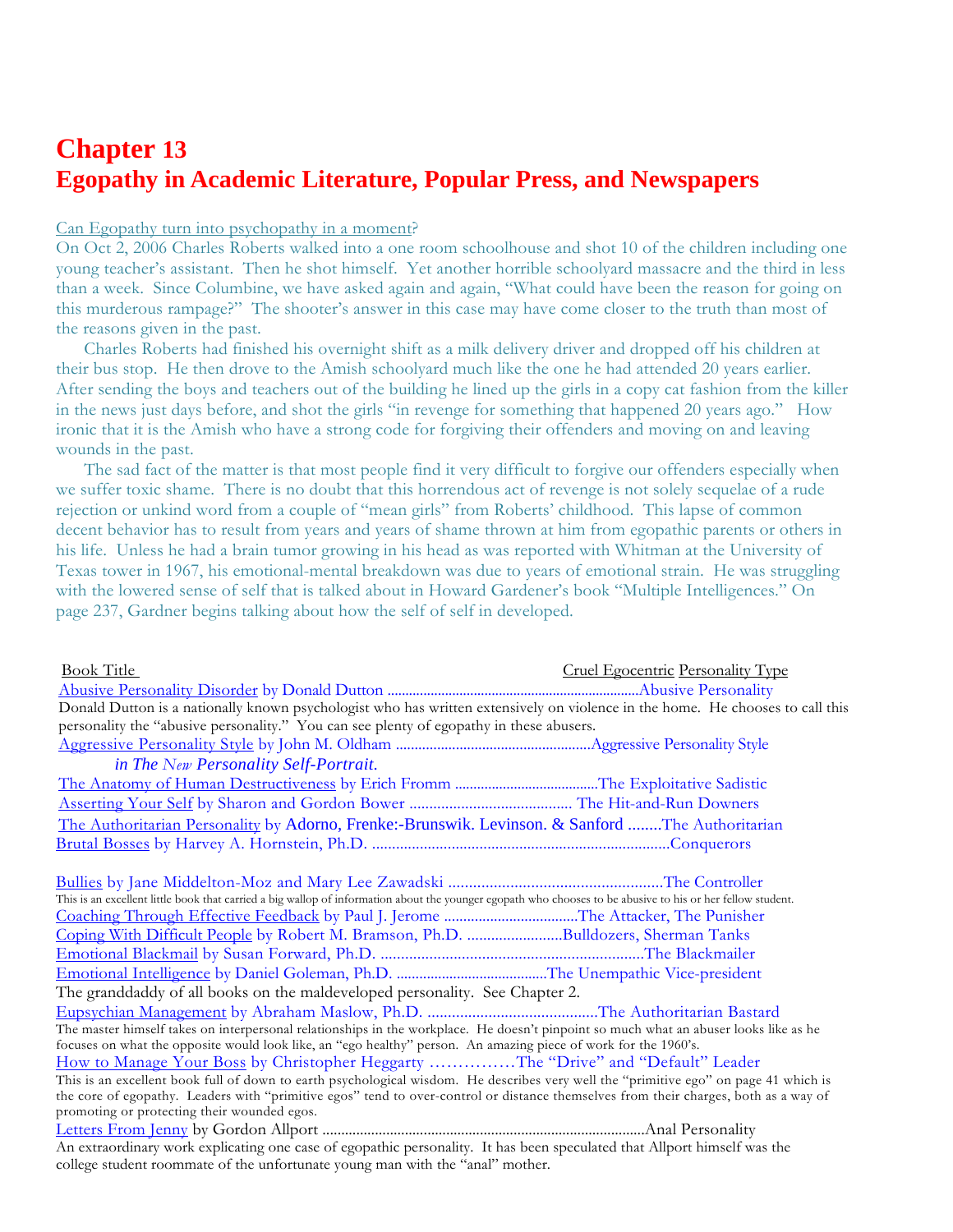| Simmons and Simmons do an excellent job of describing an egopath they call the Faultfinders.                                                                                                                                                                                 |    |                                                                                                                   |
|------------------------------------------------------------------------------------------------------------------------------------------------------------------------------------------------------------------------------------------------------------------------------|----|-------------------------------------------------------------------------------------------------------------------|
| Men Who Hate And the Women Who Love Them by Susan Forward, Ph.D.                                                                                                                                                                                                             |    |                                                                                                                   |
|                                                                                                                                                                                                                                                                              |    | Nasty Men by Jay Carter, Psy.D. The Evil One-Percenter, The 10 Percenter, The 20 Percenter                        |
|                                                                                                                                                                                                                                                                              |    | Nasty People/Bosses by Jay Carter, Psy.D. The Invalidator, The Me Me Boss, The Chucky Boss                        |
| Carter does a good job of describing the egopath. He mentions the double message and the double bind, both egopathic tactics.                                                                                                                                                |    |                                                                                                                   |
|                                                                                                                                                                                                                                                                              |    | The Neurotic Personality of Our Time. Karen Horney Those who need Power and Prestige                              |
| It is no wonder these older writers are disregarded. It is not for lack of accuracy in description, just lack of accuracy in nomenclature. It becomes clear as                                                                                                               |    |                                                                                                                   |
| you read the description she is describing an egopath. She then mistakenly calls the person "neurotic." Neurosis is an Axis I symptom, not Axis II.                                                                                                                          |    |                                                                                                                   |
|                                                                                                                                                                                                                                                                              |    | The OK Boss by Muriel James The "Superiority Boss" (I'm OK, You're Not OK)                                        |
| A wonderful little book on being a good boss. Especially descriptive and useful is her description of the egopath's "destructive script" on<br>page 122. Also very useful is the description of an egopath's developmental personology on pages 124 through 126 (paperback.) |    |                                                                                                                   |
|                                                                                                                                                                                                                                                                              |    |                                                                                                                   |
| Although he doesn't call his "Peter Pan" an "immature chauvinistic narcissist," that is a good description of this maldeveloped, egocentric little twerp.                                                                                                                    |    |                                                                                                                   |
|                                                                                                                                                                                                                                                                              |    |                                                                                                                   |
| The Psychology of Character Development by Havighurst and PeckThe Amoral Character Type                                                                                                                                                                                      |    |                                                                                                                   |
| There are so many gems in this book. Look for their constant description of how the families of the children create the character of the children (page 109).                                                                                                                |    |                                                                                                                   |
| Also read the outstanding description of the need for a high school class to teach about relationships on pages 195 to 196.                                                                                                                                                  |    |                                                                                                                   |
| The Psychopath of Everyday Life by Martin Kantor, M.D. The Everyday Psychopath                                                                                                                                                                                               |    |                                                                                                                   |
|                                                                                                                                                                                                                                                                              |    |                                                                                                                   |
| This is a wonderful book that introduces the idea of "subclinical" syndromes and suggests that these are serious psychological maladies                                                                                                                                      |    |                                                                                                                   |
| regardless of being under the DSM radar of symptomotology.                                                                                                                                                                                                                   |    |                                                                                                                   |
| Soul Murder: Persecution in the Family. by M. Schatzman                                                                                                                                                                                                                      |    |                                                                                                                   |
| Soul Murder by Leonard Shengold, M.D.                                                                                                                                                                                                                                        |    |                                                                                                                   |
|                                                                                                                                                                                                                                                                              |    |                                                                                                                   |
| Theodore Millon is the grand patriarch of personality disorders. He has given more thought to people behaving badly that anyone alive. If                                                                                                                                    |    |                                                                                                                   |
| Dr. Millon thinks there is an "explosive" or a "sadistic" personality, then there is one I don't care what the psychiatrists at APA say.                                                                                                                                     |    |                                                                                                                   |
|                                                                                                                                                                                                                                                                              |    |                                                                                                                   |
|                                                                                                                                                                                                                                                                              |    | In this book the author gives a list of interesting contrasts between "males" and "man" meaning if you're a "man" |
| you'll show yourself to be ego healthy and not egopathic. Here's the list                                                                                                                                                                                                    |    |                                                                                                                   |
| <u>Males</u>                                                                                                                                                                                                                                                                 |    | Man (what I call Altrucharacteristic)                                                                             |
| 1.<br>Led by instincts (lust, anger, etc.)                                                                                                                                                                                                                                   |    | 1. Develops self-control                                                                                          |
| 2.<br>Concerned about self                                                                                                                                                                                                                                                   | 2. | Concerned about others                                                                                            |
| Flees responsibility (blame-shifts<br>3.                                                                                                                                                                                                                                     | 3. | Accepts responsibility                                                                                            |
| and denial are a way of life.)                                                                                                                                                                                                                                               |    |                                                                                                                   |
| Constantly proves himself macho<br>4.                                                                                                                                                                                                                                        | 4. | Secure enough to be gentle                                                                                        |
| 5.<br>Loves conditionally                                                                                                                                                                                                                                                    | 5. | Loves unconditionally                                                                                             |
| (what's in it for <i>me</i> ?)                                                                                                                                                                                                                                               |    |                                                                                                                   |
| Independent, isolated (loner)<br>6.                                                                                                                                                                                                                                          | 6. | Team player                                                                                                       |
| Seeks control -- power<br>7.                                                                                                                                                                                                                                                 | 7. | Leads fairly and justly                                                                                           |
| 8.<br>Empty talker -- boastful                                                                                                                                                                                                                                               | 8. | Man of action                                                                                                     |

- 9. Primarily a taker 9. Giver
- 
- 10. Inconsistent in morals and ethics 10. Holds to a standard of conviction

## Too Good to Leave, Too Bad To Stay ………………………………........................

Toxic Coworkers by Alan Cavaiola, Ph.D. & Neil Lavender, Ph.D. .............. The Conquering Narcissist Toxic Parents by Susan Forward, Ph.D. ............................................................ The Toxic Interpersonal Style Toxic People by Lillian Glass, Ph.D. .........................The Angry Pugilist, The Silent but Deadly Volcano, The Control Freak, The Bitchy, Bossy Bully Understanding the Borderline Mother by Lawson ……………….…………..The Borderline Mother Work Dysfunctions by Rodney L. Lowman..........................................................The Bright and Shining Flop Dr. Lowman has described the plight of the manager who presents very well but who has so few people skills that he eventually crashes and burns. Not to People Like Us: Hidden Abuse in Upscale Marriages by Susan Weitzman, Ph.D.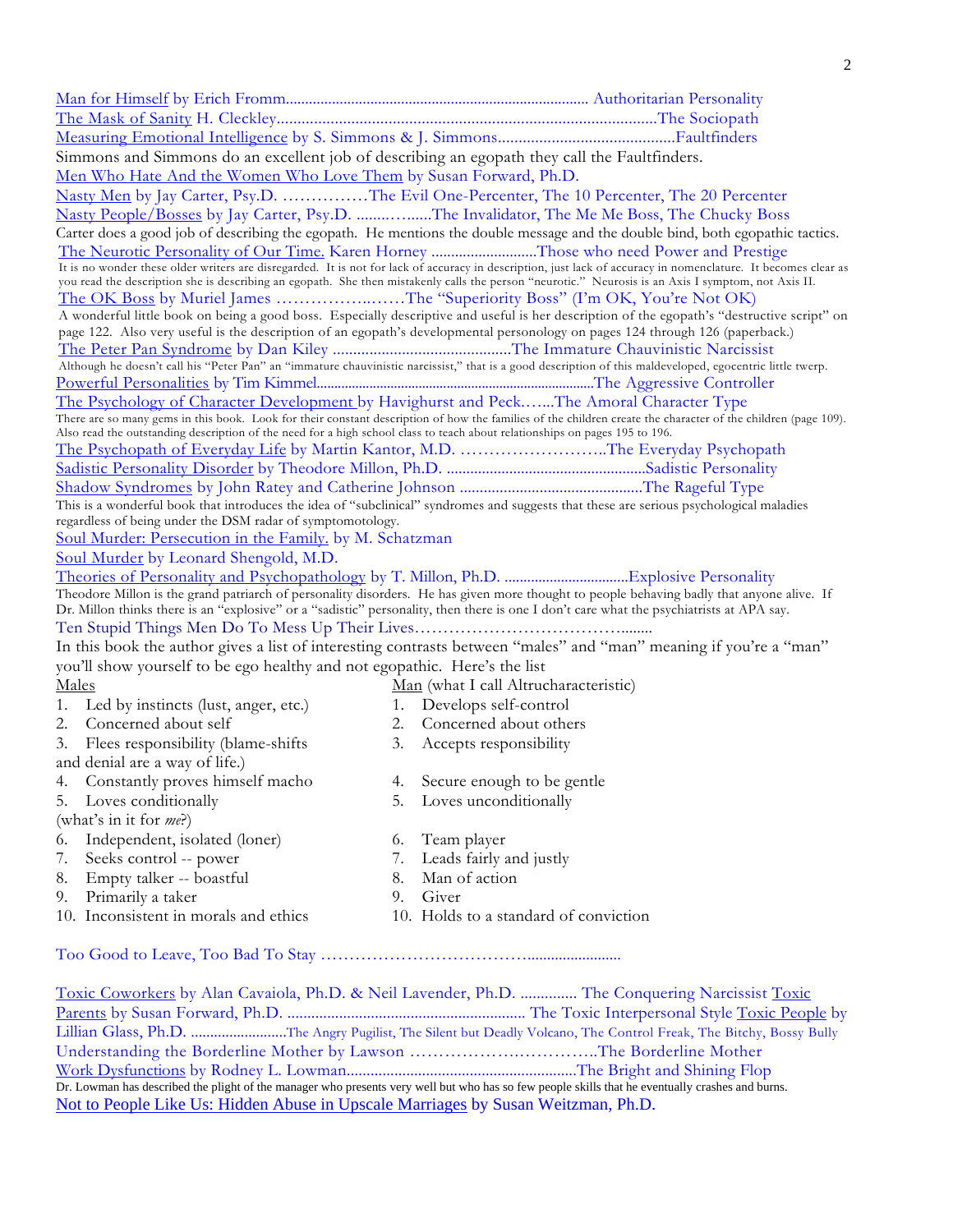The Psychopath of Everyday Life by Martin Kantor, M.D. ……………………..The Everyday Psychopath

In Kantor's book The Psychopathy of Everyday Life, he is making a basic faux pas. On the one hand he is saying the hurtful, immoral behaviors are in "everyday life" and it's true they are. But on the other hand he is calling it "Psychopathic Personality Disorder" which is a serious mental illness which is not seen very much in "everyday life." Statistics put the number at 1% of the population.

 I am more in concert with Dr. Kantor than I sound, though. The only mistake he is making is not giving these horrible behaviors a new name which differentiates them from the killers and the titans of torture and abuse who are the true psychopaths. Although the descriptions in Chapter 4 are incredible in their amorality, they are not the stuff of true psychopaths. That is why I am introducing the new concept of egopathy. It will be difficult enough for these people to accept that there is a label for their behavior without trying to pin "psychopathy" on them.

 His anecdotes truly are the stuff of everyday life. There needs to be a categorization of these hurtful, destructive behaviors. To begin we must examine the behaviors to discover how egopaths differ from each other. The real estate shyster in his Chapter 4 is an excellent place to begin. This man was clearly intelligent and articulate. It is no mean feat to acquire land, obtain a bank loan, and supervise the building of hundreds of homes. But an egopath can maintain this high functioning and yet still sink into the mental illness of a depraved self-serving ego which led to his lying and disparaging which is the stuff of a million sociopathic legends. This story would come under the heading of "greedy."

 All egopaths, and psychopaths for that matter, have one thing in common. They have an insatiable drive to get what they want. They see the world as their oyster and feel they are justified in doing or saying whatever it takes to obtain the things and exact the revenges that they feel they are due. This is egocentrism in a nutshell. Egopaths are interminably egocentric. The idea of altruism or othermindedness just doesn't compute.

 On the other hand, one of the confusing things about egopaths is their ability to compartmentalize their lives. And the most twisted is their ability to see themselves and think of themselves as good people because, in actuality, they are good people in certain circumstances. The first time I was introduced to this concept was in the opening pages of How to Win Friends and Influence People by Dale Carnegie. John Dillinger thought of himself as a nice guy who was just trying to help people out. I was reading online and stumbled across this explanation of the beginnings of "A Course in Miracles."

Helen Schuman and Bill Thetford were an unlikely team in scribing *A Course in Miracles*. As careeroriented psychologists working closely together at the Columbia- Presbyterian Medical Center, they were attempting to develop and strengthen the Center's Psychology Department. While their professional interests and goals for the department were compatible with each other, their personalities certainly were not. *Helen's overtly critical and judgmental stance* was juxtaposed with Bill's quiet and more passively aggressive personality, and they clashed constantly.

It was therefore a rather startling event when, in the spring of 1965, Bill delivered an impassioned speech to Helen in which he said that he was fed up with the competition, aggression, and anger which permeated their professional lives, extended into their attitudes and relationships, and pervaded the department. He concluded and told her that "there must be another way" of living—in harmony rather than discord—and that he was determined to find it. Equally startling, and to their mutual surprise, Helen agreed with Bill and enthusiastically volunteered to join him in a collaborative search to find this other and better way.

It was as if Helen had waited all her life for this particular moment, which triggered a series of internal experiences for her that carried through the summer. These included heightened dream imagery, psychic episodes, visions, and an experience of an inner voice. The experiences also became increasingly religious, with the figure of Jesus appearing more and more frequently to her in both visual and auditory expressions.

This period of preparation culminated on the evening of October 21, 1965, when the now familiar